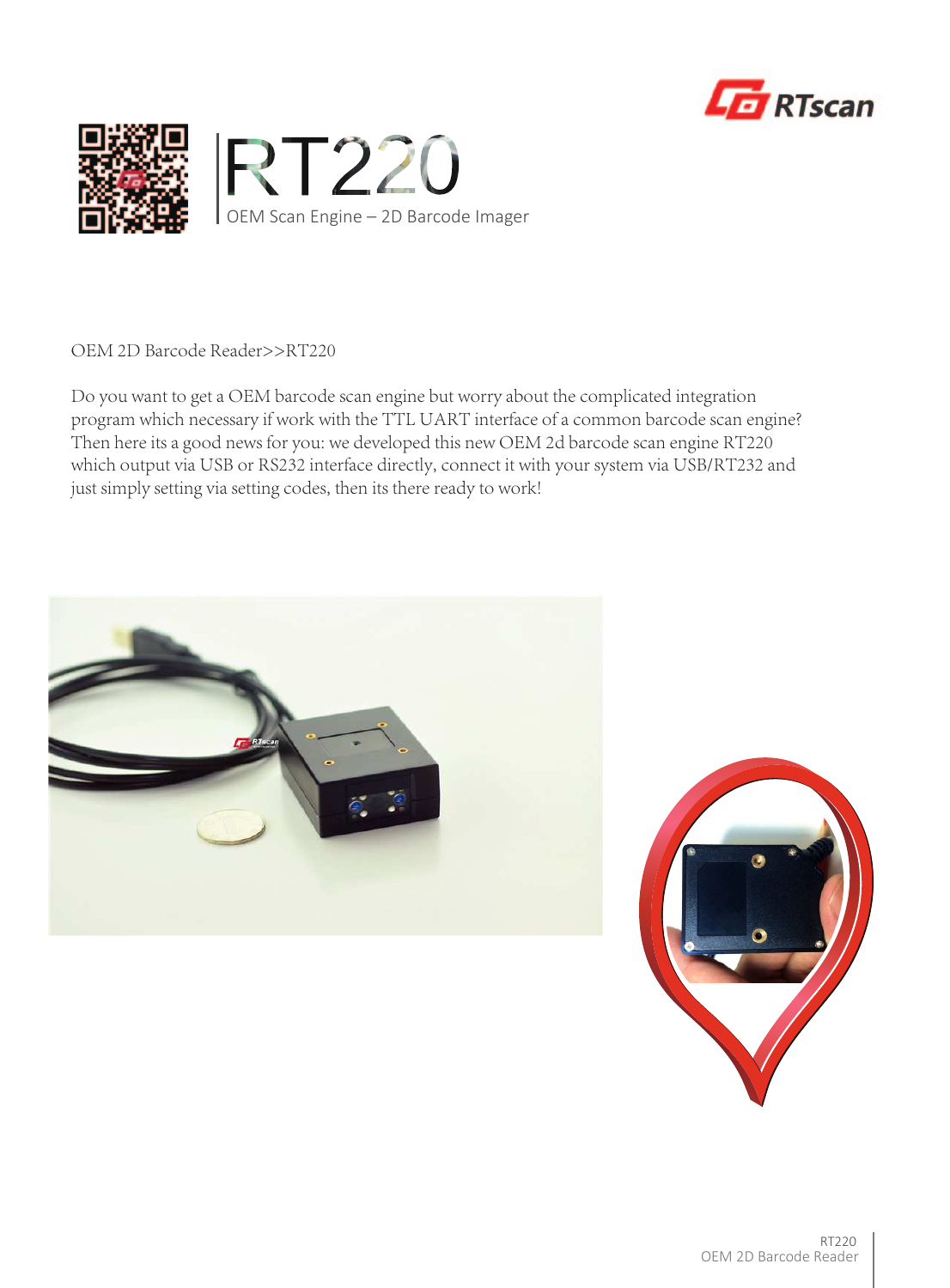

### **2D Barcode Imager**

For some of our customers, their device's space is not so limited, and they do not want to pay much time to do the program of the integration of their system with our barcode scan engine RT200 by its UART TTL signals. So here we developed this new module RT220! The RT220 with RT200 barcode scan engine inside, but with USB or RT232 interface output directly (and not via the evaluation kit board) and just with a small housing added, and only a little bigger than RT200. This greatly facilitate the integration work and can make your integration so easy than never before.

- Based on state-of the-art CMOS technology & advanced image processing and decoding technology , RT220 is a high performance OEM 2D barcode scan engine, it can read poorly printed 1D/2D bar code , and outstanding especially for reading 1D/2D bar codes from mobile phone screen, laptop screen, tablet computer screen like Ipad screen.
- As an embedded module, it's compact designed and can be widely used for data collection terminals, kiosks, robotic automation, medical instruments and countless other applications, this is your ideal choice for simple embedded, high-performance data collection application.
- Outstanding in user friendly, with USB or RS232 interface directly, simple integration.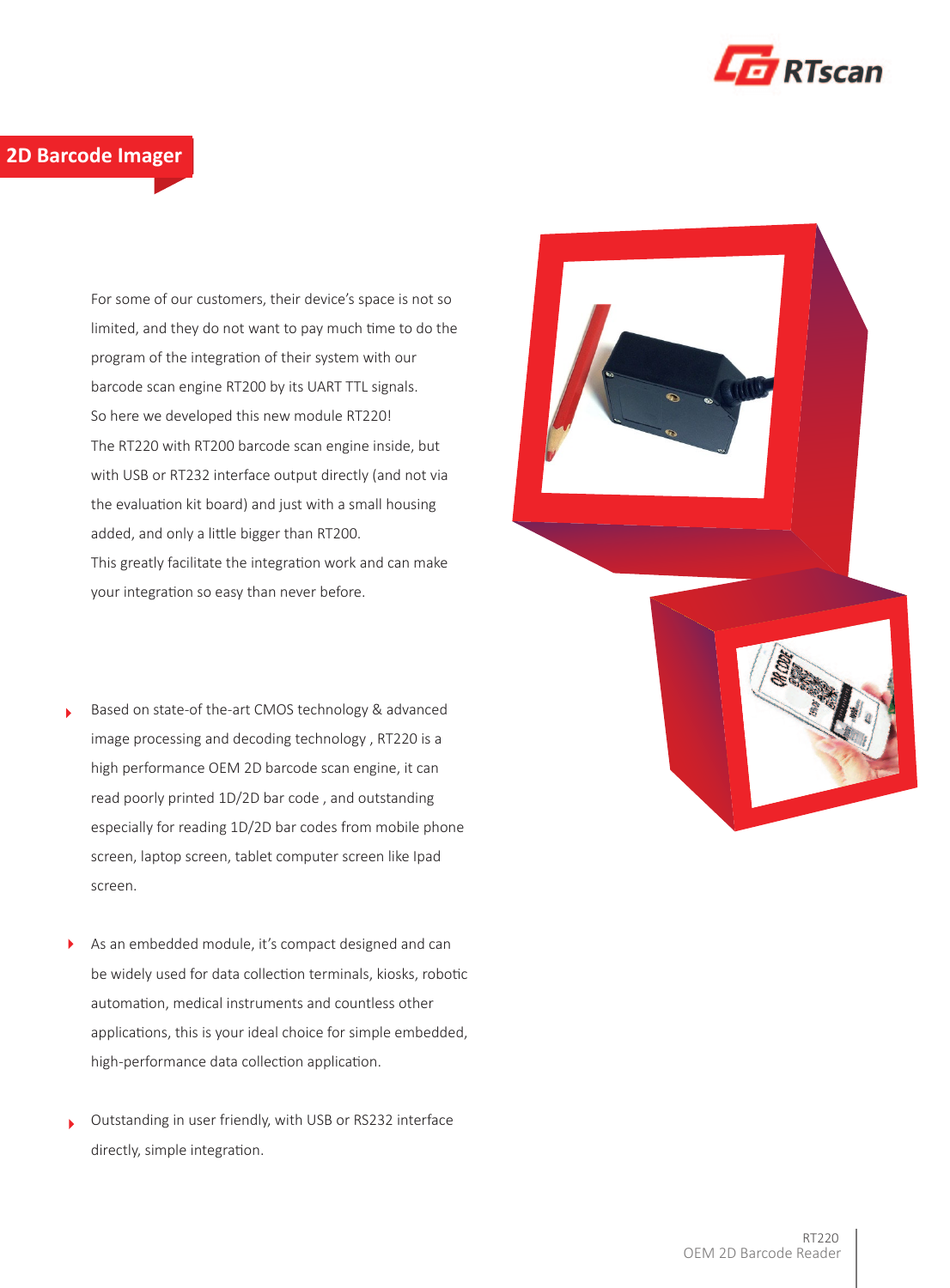

- Compact, easy to be embedded  $\bullet$
- USB or RT232 interface directly, no need to pay much time on system integration program  $\bullet$
- Support most of 1D/2D code decoding  $\bullet$
- With high performance processing chip inside, it is outstanding in high speed decode excellent performance in code  $\bullet$

reading from phone screen

Easy to be programmed, support firmware upgrade  $\bullet$ 

# **Specification:**

#### Mechanical

Dimensions (LxWxH) Weight

55mm×45mm×24mm.. 75 g

#### Electrical

| Input Voltage                 | 3.3V±5% VDC                                            |  |
|-------------------------------|--------------------------------------------------------|--|
| <b>Operating Power</b>        | 0.99 W (300mA @ 3.3 VDC)                               |  |
| Standby Power                 | 0.212W (70mA @ 3.3VDC)                                 |  |
| Host System Interfaces        | USB virtual COM, USB-HID, RS232                        |  |
| LED class                     | EN62471:2008                                           |  |
| Electromagnetic compatibility | EN55022, EN55024, EN60950-1                            |  |
|                               |                                                        |  |
| Environmental                 |                                                        |  |
| <b>Operating Temperature</b>  | $-20^{\circ}$ C to 60 $^{\circ}$ C                     |  |
| Storage Temperature           | $-40^{\circ}$ C to 60 $^{\circ}$ C                     |  |
| Humidity                      | 5% to 95% relative humidity, non-condensing            |  |
| Drop                          | withstand 1.0 m drops to concrete on each of the faces |  |
| Ambient light                 | Immune to normal artificial indoor and natural outdoor |  |
|                               | (direct sunlight) lighting.                            |  |
| Scan Performance              |                                                        |  |
| Scan Pattern                  | Area Image                                             |  |
| Optical Resolution            | 752*480 pixels                                         |  |
| Scan Angle                    | Omnidirectional, 45°(Horizontal), 30°(Vertical)        |  |
| Symbol Contrast               | 25% minimum reflectance difference                     |  |
| Motion tolerance              | Up to 10 in./25cm per second                           |  |
| Decode Capability             | 1D: Code 128, EAN-13, EAN-8, Code 39, etc.             |  |
|                               | 2D: PPDF417, QR Code, Data Matrix, etc.                |  |
|                               |                                                        |  |
| Warranty                      | 1 year factory warranty                                |  |